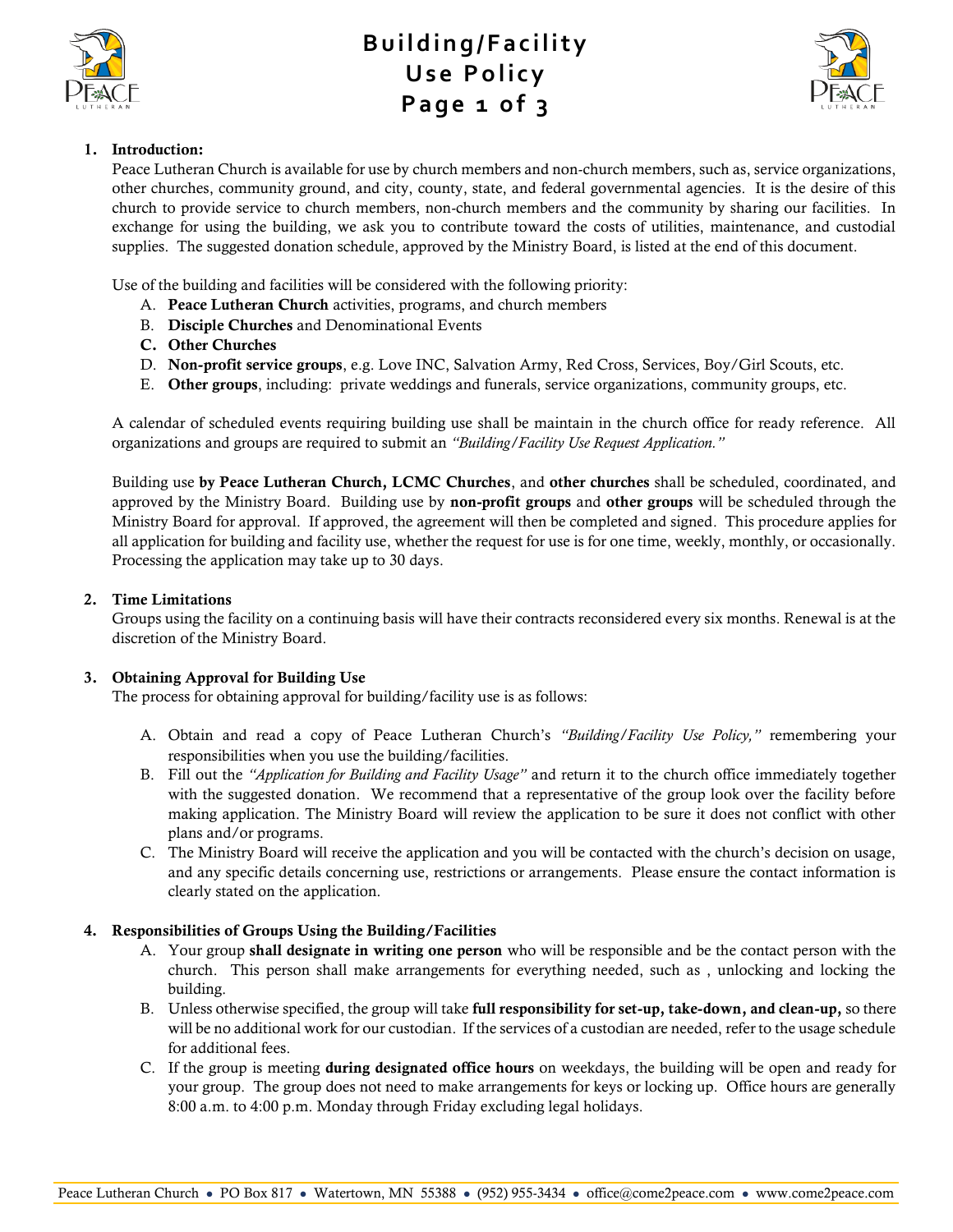

# **B u i l d i n g / F a c i l i t y U s e P o l i c y P a g e 2 of 3**



- D. If the group is meeting other than during office hours, the contact person will need to arrange access to the building and space requested and do the following:
	- i. Be the first person at the church to show people where the group is meeting;
	- ii. After the meeting, make sure the area is completely picked-up and restored to the same condition as the group found it.
	- iii. Dispose of all garbage, recycling, and waste paper in the proper receptacles. Use large trash bags to transport all garbage outside to the dumpster and replace the trash liners with clean ones.
	- iv. Make sure no one in your group remains in the building following the conclusion of your activity.
- E. The Peace representative will be the last person to leave, who turns off all lights, except designated night-lights and makes sure all doors are locked and secured. The contact person for the group should be the last person, from the group, to leave ensuring all expectation of this agreement have been met.
- F. If there is a change in the group's meeting date and/or time, the contact person will call the church office at least 24 hours prior to the cancellation or postponement. Changes in dates or times will only be made if they do not conflict with activities at the church. No assurance can be given that a change will be granted.
- G. All youth activities must have adequate adult supervision. There must be at least one (1) adult for every eight (8) youths. Youths must limit themselves to their assigned areas only. Wandering through other rooms and moving into other areas of the building is strictly prohibited. Supervising adults are encouraged to periodically remind youth of these restrictions.
- H. The church will get in touch with the group contact person concerning the arrangements to be made at the church. Specific set-up requirements need to be noted on the application.

### 5. General Conditions for all Groups Using the Building/Facilities

- A. There will be no alcoholic beverages (without Ministry Board approval) and/or illegal drugs of any kind brought onto or consumed on the church property.
- B. There will be **no tobacco products** inside the church building.
- C. Tobacco products are permitted outside the church building in designated areas only.
- D. No rice, bird seed, confetti, glitter, etc. are allowed on the premises for weddings.
- E. Audio/Visual equipment must be operated by a qualified church member.
- F. Exterior doors cannot be propped open for any reason.

#### 6. Rules Governing Use of the Coffee Area

All groups must contact the church staff for set-up and special needs.

All groups using the Coffee area are responsible for the complete clean-up of the entire area following its use. All dishes, glassware, pots and pans, cooking utensils, and silverware are to be washed, dried, and put away before leaving the church. All leftovers must be removed unless previous arrangement have been made with the Ministry Board.

#### 7. Rules Governing Use of the Fellowship Hall and Classroom

Peace Lutheran Church groups and organizations musts contact church staff for set-up and special needs. All groups/organizations are required to clean up the classroom area used when finished with their activities. If additional tables/chairs are used, they must be returned to the proper storage areas before leaving the building.

## 8. Execution of the Agreement

Approval of the use of the building/facilities covers only the stated group/organization and its members (collectively). No organization or individual (except Peace Lutheran Church has the authority to grant anyone else permission to use the building/facilities. Group/organization using the building/facility are to strictly observe the time schedule of hours agreed upon.

#### 9. Failure to Fulfill Contract

Failure to Fulfill one or all of the sections of the "Building/Facility Use Policy" will result in the review and reexamination of the agreement with the group/organization entering into the contract.